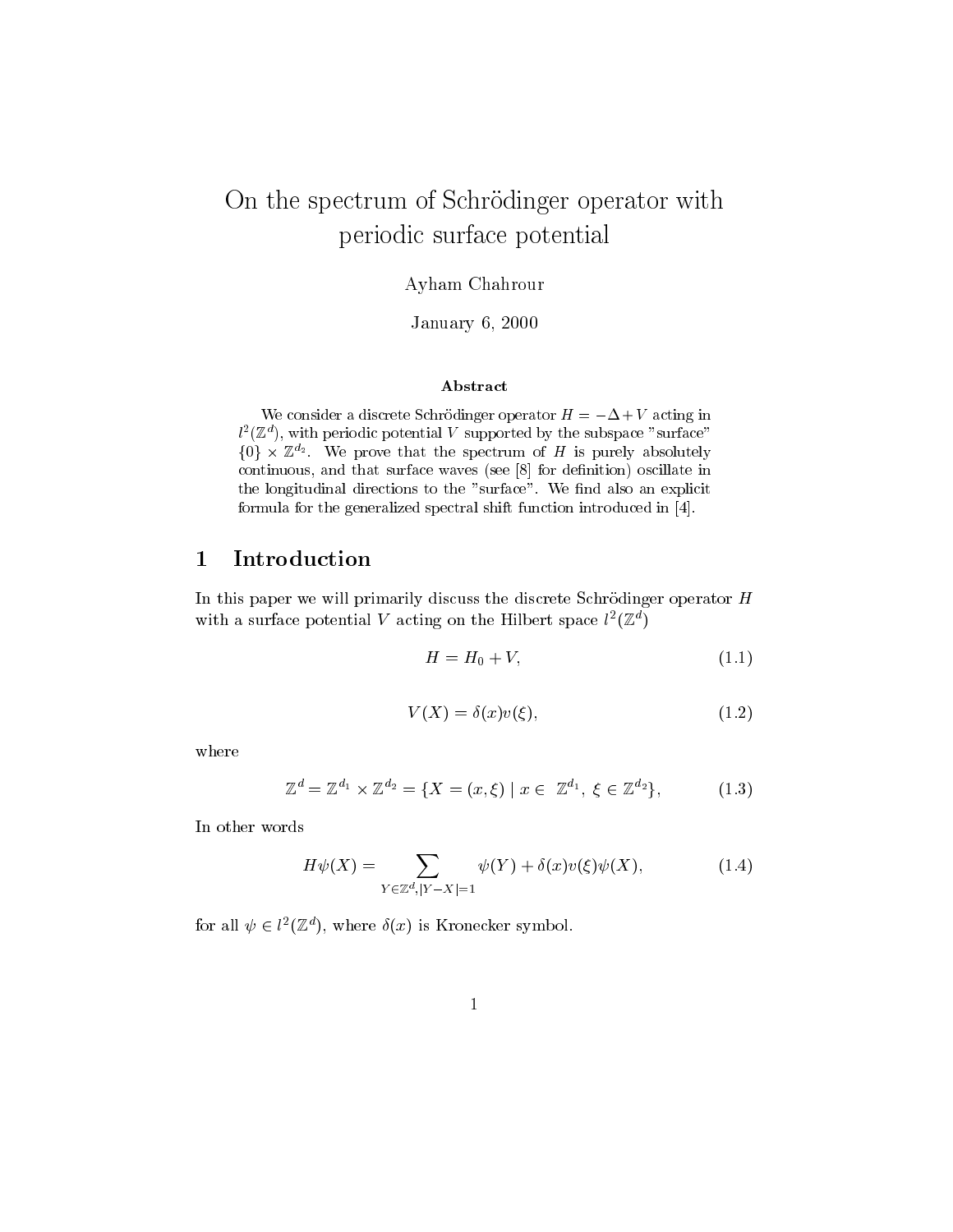It is well known that  $H_0$  is a bounded self-adjoint operator on  $\iota^-(\mathbb{Z}^+),$ and

$$
\sigma_{ac}(H_0) = \sigma(H_0) = [-2d, 2d],
$$
  
\n
$$
\sigma_{pp}(H_0) = \sigma_{sc}(H_0) = \varnothing.
$$

For every real-valued potential v, it is clear that the operator  $H$  is selfadjoint in  $l^2(\mathbb{Z}^d)$ . Using Weyl's criterion one can see that  $\sigma(H_0)$  is contained in the spectrum of  $H$ . Moreover, in  $[8]$  the authors prove that for bounded potential v,  $\sigma(H_0)$  is always contained in the absolutely continuous component of the spectrum of  $H$ . This result was generalized for an arbitrary unbounded potential  $v$  in [5, 12].

In fact, in this model we have two special parts of the spectrum  $\sigma(H)$  of the operator H

- $\bullet$  -Bulk branches of the spectrum whose generalized eigenfunctions (polynomially bounded solutions of the equation  $H\psi = \lambda \psi, \quad \lambda \in \sigma(H)$ are plane waves, i.e. they oscillate in all directions.
- $\bullet$  Surface branches of the spectrum (or more simple "surface spectrum") whose generalized eigenfunction decay in the transversal directions  $x$ and either oscillate or decay in the longitudinal directions  $\xi$ . These solutions are called surface waves (see [6, 8, 11] for results and references).

There is a large literature on the spectral properties of  $H$  and the geometry of surface branches of the spectrum of  $H$  (see [2, 8, 11, 9, 10, 14]). For example in [2] the authors study the case where v belongs to a special class of unbounded quasiperiodic potentials. In that case they prove that away from  $\sigma(H_0)$  the surface spectrum of H is pure point dense and the corresponding generalized spectral functions are exponentially localized. A typical example of this class is

$$
v(\xi) = \lambda \tan(\pi \alpha \cdot \xi + \theta)
$$

with  $\alpha = (\alpha_1, \dots, \alpha_d) \in [0, 1]^d$  and  $\theta \in \mathbb{R}$ . In that case H is the Maryland surface model. This model was also studied in [14] and [11]. In [14] the authors prove that if  $\alpha$  has typical Diophantine properties, i.e. if there exist constants  $C, k > 0$  such that

$$
|\xi \cdot \alpha - n| > C|\xi|^{-k}, \quad \forall \xi \in \mathbb{Z}^{d_2}, \quad \forall n \in \mathbb{Z},
$$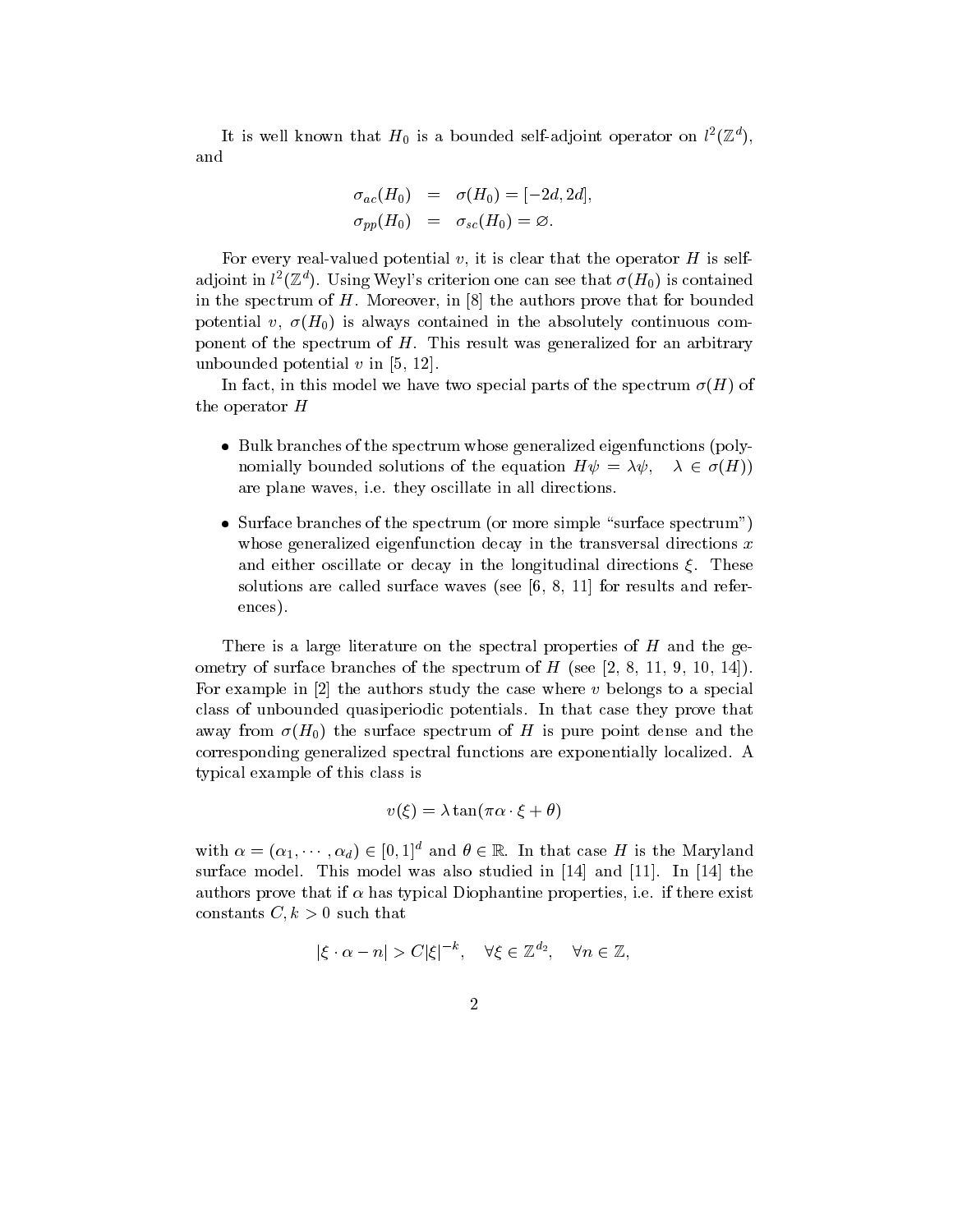then the surface spectrum of H is dense and pure point outside  $\sigma(H_0)$  for any  $\lambda \neq 0$  and  $\theta \in \mathbb{R}$  and the corresponding surface waves are localized. In [11] the authors proved that if  $\alpha_1, \cdots, \alpha_d$  are Q-linearly independent, then the spectrum of H is purely absolutely continuous on  $\sigma(H_0)$ .

Our goal in this paper is to study the geometry of the spectrum of  $H$ in the case of a surface periodic potential, i.e. we assume that there exist  $N_1, \cdots, N_{d_2} \in \mathbb{N}^*$  such that

$$
v(\xi + N_j \mathbf{e_j}) = v(\xi) \qquad \forall j = 1, \cdots, d_2 \tag{1.5}
$$

where  $\{ {\bf e_i} \}$  are the canonical basis of  $\mathbb{R}^{d_2}$  . We prove in the first section, that the spectrum of  $H$  is purely absolutely continuous, and that surface waves oscillate in the longitudinal directions  $\xi$  and are localized in the transversal directions x. A similar problem in the continuous case was studied in [7].

In the second section we find an explicit formula for the generalized spectral shift function which was introduced in [4] for a homogeneous surface potential (periodic, quasi-periodic, random ergodic).

#### Acknowledgments

The author is grateful to A. Boutet de Monvel and L. Pastur for useful discussions.

# <sup>2</sup> Study of the spectrum:

In this section we will show that the spectrum of  $H$  is purely absolutely continuous if  $v(\xi)$  has property (1.5). Let  $\Omega$   $\stackrel{\textstyle >}{\textstyle \sim}$  be the periodic cell i.e.

$$
\Omega^{d_2} = \{ \xi = (\xi_1, \cdots, \xi_{d_2}) \in \mathbb{Z}^{d_2}, \quad 0 \leq \xi_j \leq N_j - 1, \quad j = 1, \cdots, d_2 \}.
$$

Let  $\mathbb{T}^{d_2} = [0, 2\pi]^{d_2}$  be the torus in  $\mathbb{R}^{d_2}$  and let us consider following spaces

$$
\mathcal{H}_1'=l^2(\Omega^{d_2}),\qquad \mathcal{H}_1=\int_{\mathbb{T}^{d_2}}^{\oplus}\mathcal{H}_1'\frac{d\theta}{(2\pi)^{d_2}}.
$$

$$
\mathcal{H}_2'=l^2(\mathbb{Z}^{d_1})\times l^2(\Omega^{d_2}),\qquad \mathcal{H}_2=\int_{\mathbb{T}^{d_2}}^{\oplus}\mathcal{H}_2'\frac{d\theta}{(2\pi)^{d_2}}.
$$

And let  $U_1$  be the following operator

$$
U_1 : l^2(\mathbb{Z}^{d_2}) \longrightarrow \mathcal{H}_1
$$
  

$$
(U_1 f)_{\theta}(\xi) = \sum_{n \in \mathbb{Z}^{d_2}} e^{-i\theta \cdot n} f(\xi + n|N), \quad \theta \in \mathbb{T}^{d_2},
$$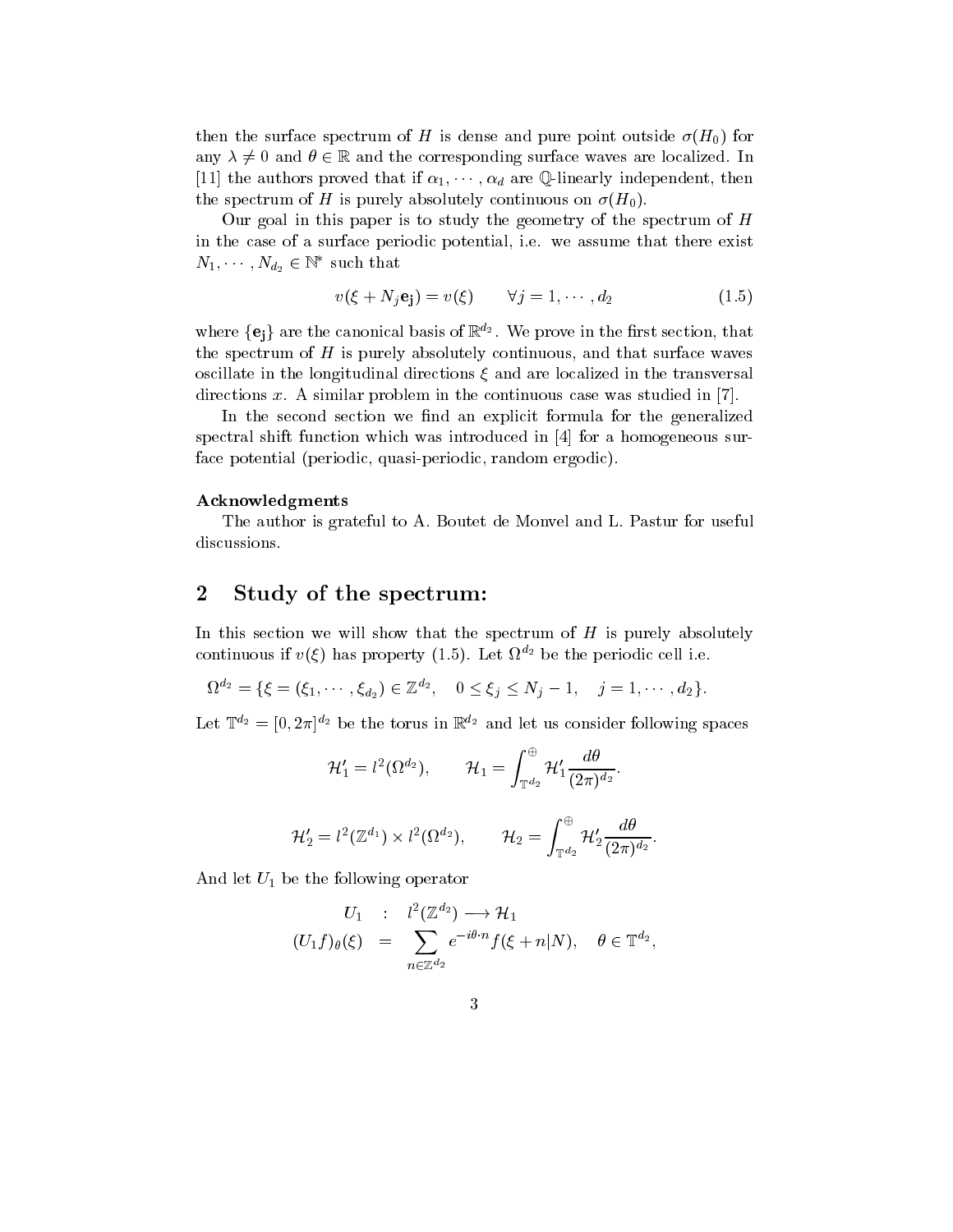where  $n|N = (n_1N_1, \cdots, n_{d_2}N_{d_2}) \in \mathbb{Z}^{d_2}$ . Let  $U_2$  be the following operator

$$
\begin{array}{ccc} U_2 & : & l^2(\mathbb{Z}^d) \longrightarrow \mathcal{H}_2 \\ U_2 & = & 1 \otimes U_1 \end{array}
$$

i.e.

$$
(U_2f)_{\theta}(x,\xi)=\sum_{n\in\mathbb{Z}^{d_2}}e^{-i\theta\cdot n}f(x,\xi+n|N).
$$

Let us denote by  $n_0$  the Laplacian on  $\iota$  ( $\mathbb{Z}$   $^2$ ). Then we have the following

#### Lemma 2.1

$$
U_1 h_0 U_1^{-1} = \int_{\mathbb{T}^{d_2}}^{\oplus} h_0(\theta) \frac{d\theta}{(2\pi)^{d_2}},
$$

where  $h_0(\theta)$  is the Laplacian on  $\mathcal{H}_1'$  with the Bloch-Floquet conditions:

$$
\psi_{\theta}(\xi_1, \cdots, N_j, \cdots, \xi_{d_2}) \;\; = \;\; e^{i \theta_j} \psi(\xi_1, \cdots, 0, \cdots, \xi_{d_2}),\\ \psi_{\theta}(\xi_1, \cdots, N_j-1, \cdots, \xi_{d_2}) \;\; = \;\; e^{i \theta_j} \psi(\xi_1, \cdots, -1, \cdots, \xi_{d_2}).
$$

Proof. The proof of this lemma is the same proof for the continuous Laplacian developed in [18].  $\blacksquare$ 

It is clear that the spectrum of  $h_0(\theta)$  is pure point, moreover

$$
(h_0(\theta)\phi_n^{\theta})(\xi) = \alpha_n(\theta)\phi_n^{\theta}(\xi),
$$

where

$$
\phi_n^{\theta}(\xi) = \prod_{j=1}^{d_2} \exp\left(i\frac{\theta_j}{N_j} + \frac{2\pi i n_j}{N_j}\right)\xi_j,\tag{2.1}
$$

$$
\alpha_n(\theta) = -2 \sum_{j=1}^{d_2} \cos(\frac{\theta_j}{N_j} + \frac{2\pi n_j}{N_j}).
$$
\n(2.2)

Corollary 2.1 We have

$$
U_2 H_0 U_2^{-1} = \int_{\mathbb{T}^{d_2}}^{\oplus} H_0(\theta) \frac{d\theta}{(2\pi)^{d_2}},
$$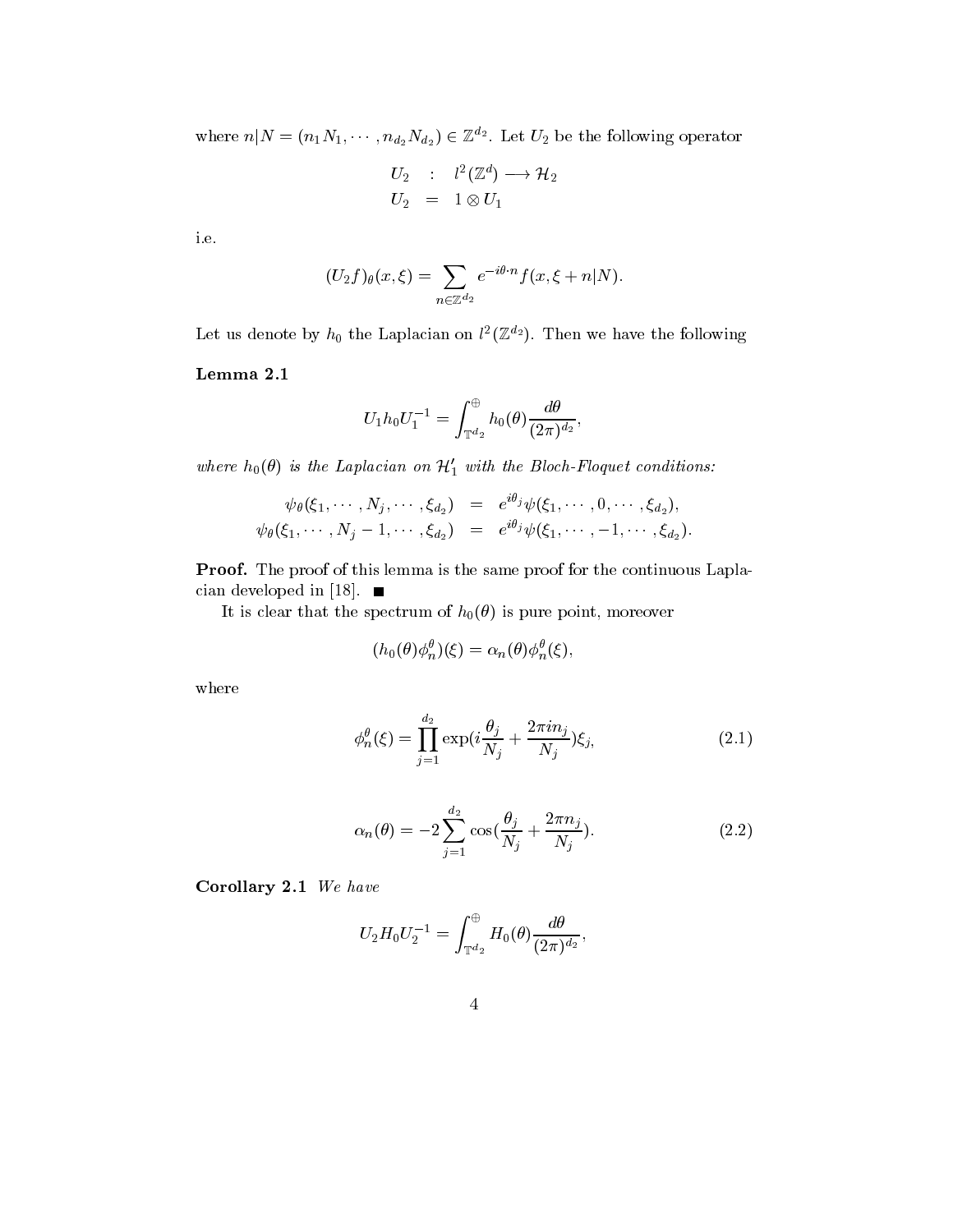where  $H_0(\theta)$  is the Laplacian on  $l^*(\mathbb{Z}^{n_1})\times l^*(\Omega^{n_2})$  with Bloch-Floquet conditions for longitudinal directions  $\xi$ :

$$
\psi_{\theta}(x,\xi_1,\cdots,N_j,\cdots,\xi_{d_2})\;\;=\;\;e^{i\theta_j}\psi(x,\xi_1,\cdots,0,\cdots,\xi_{d_2}),\\ \psi_{\theta}(x,\xi_1,\cdots,N_j-1,\cdots,\xi_{d_2})\;\;=\;\;e^{i\theta_j}\psi(x,\xi_1,\cdots,-1,\cdots,\xi_{d_2}),
$$

for all  $j = 1, \cdots, d_2$ .

It is clear that  $H_0$   $(\theta)=(-\Delta^{a_1})\otimes 1+1\otimes h_0$   $(\theta)$  where  $-\Delta_{d_1}$  is the discrete Laplacian on  $\iota^-(\mathbb{Z}^{n})$ . Therefore the spectrum of  $H_0$  ( $\sigma$ ) is purely absolutely continuous and

$$
\sigma_{ac}(H_0(\theta)) = [-2d_1 + \min_{n \in \Omega^d 2} \alpha_n(\theta), 2d_1 + \max_{n \in \Omega^d 2} \alpha_n(\theta)] \subset [-2d, 2d]. \quad (2.3)
$$

**Lemma 2.2** The operator H defined in  $(1.1)-(1.4)$  is decomposable in direct integral.

**Proof.** Let A be a multiplication operator on  $\mathcal{H}_2$  by a measurable function *J*, and let *F* be an operator of  $l^2(\mathbb{Z}^n)$  into itself defined by  $F = U_2^{-1} A U_2$ , then one has

$$
(F\varphi)(x,\xi+n|N) = \sum_{n' \in \mathbb{Z}^{d_2}} \varphi(x,\xi+n'|N)\widetilde{f}(n-n'),
$$

where

$$
\tilde{f}(n) = \int_{\mathbb{T}^{d_2}} e^{-i\theta \cdot n} f(\theta) \frac{d\theta}{(2\pi)^{d_2}}.
$$

By a direct calculation one finds that the commutator  $[H, F] = 0$ , this shows that the operator  $H$  is decomposable according to the Theorem XIII.84 of  $[18]$ .  $\blacksquare$ 

Lemma 2.3 We have

$$
U_2 H U_2^{-1} = \int_{\mathbb{T}^{d_2}}^{\oplus} H(\theta) \frac{d\theta}{(2\pi)^{d_2}},
$$

where  $H(\theta) = H_0(\theta) + V_{\theta}(X)$ , and  $V_{\theta}(X)$  is the potential  $\delta(x)v(\xi)$  on  $\mathcal{H}'_2$ .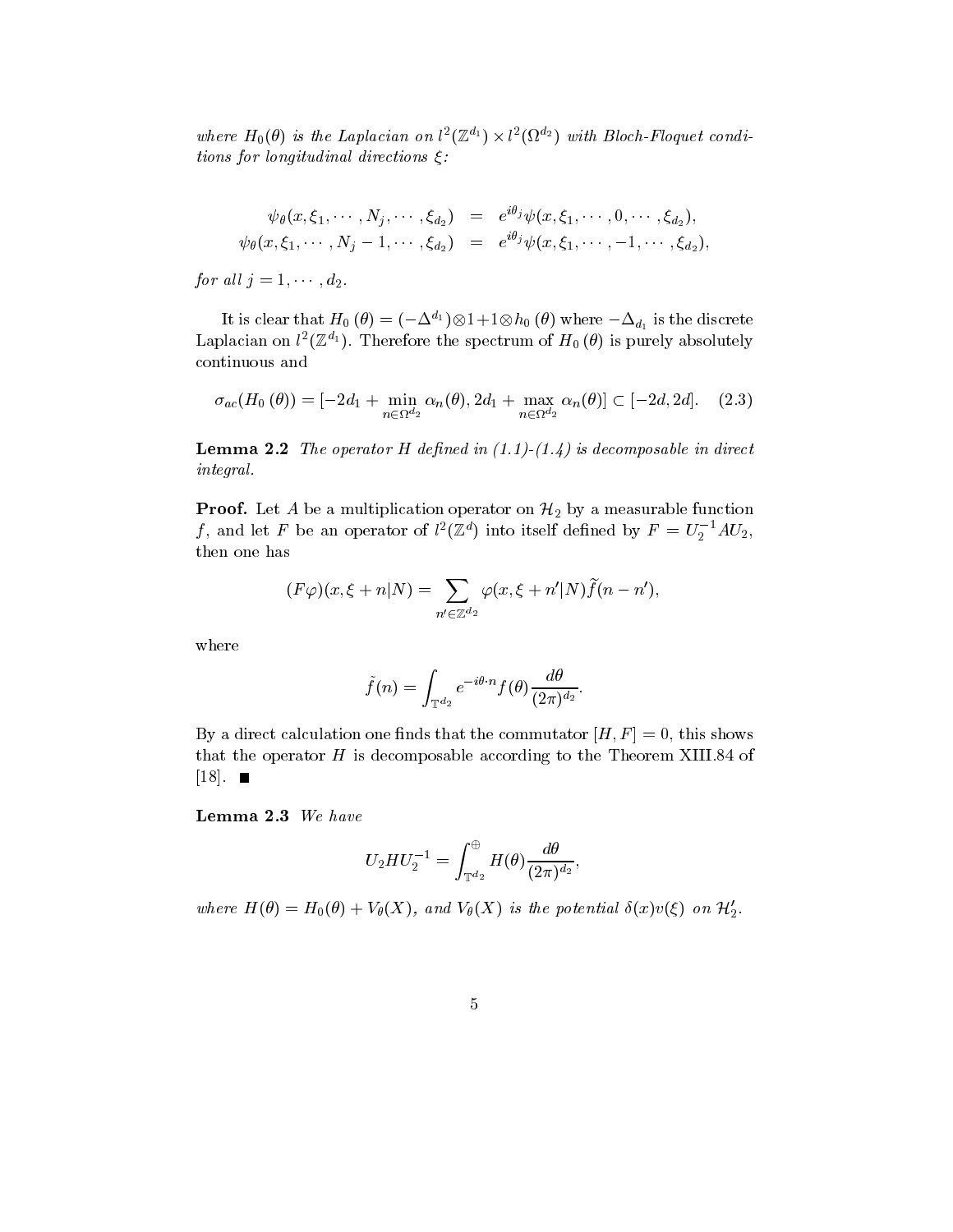Proof. In view of Corollary 2.1 It suffices to verify that

$$
U_2 V U_2 = \int_{\mathbb{T}^{d_2}}^{\oplus} V_\theta \frac{d\theta}{(2\pi)^{d_2}}.
$$

This follows from

$$
(U_2Vf)_{\theta}(X)=V_{\theta}(X)(U_2f)_{\theta}(X)
$$

which is obvious from a direct calculation.  $\blacksquare$ 

Theorem 2.2 We have

$$
\sigma_{ac}(H(\theta)) = \sigma_{ac}(H_0(\theta)) = [-2d_1 + \min_{n \in \Omega^{d_2}} \alpha_n(\theta), 2d_1 + \max_{n \in \Omega^{d_2}} \alpha_n(\theta)],
$$
  

$$
\sigma_{sc}(H(\theta)) = \varnothing,
$$

and  $H(\theta)$  has at most a finite number of eigenvalues situated outside of  $[-2d_1 - \alpha(\theta), 2d_1 + \alpha(\theta)].$ 

**Proof.** We have  $H(\theta) = H_0(\theta) + V_{\theta}(X)$  where  $V_{\theta}(X)$  is the multiplication operator by a finite-rank matrix whose rank

$$
r=\mathrm{rank}\, V_\theta(X)=|\Omega^{d_2}|
$$

is the volume of  $\Omega_{\alpha}$ . Then by the Theorem  $\Delta$ 1.10 of [18] we have

$$
\sigma_{ac}(H(\theta)) = \sigma_{ac}(H_0(\theta)) = [-2d_1 + \min_{n \in \Omega^{d_2}} \alpha_n(\theta), 2d_1 + \max_{n \in \Omega^{d_2}} \alpha_n(\theta)],
$$
  

$$
\sigma_{sc}(H(\theta)) = \varnothing.
$$

Moreover,  $H(\theta)$  has at most r eigenvalues. Let us show that  $\sigma_{pp}(H(\theta)) \cap$  $\sigma_{ac}(H(\theta)) = \varnothing$ . Fix  $E \in \sigma_{pp}(H(\theta)) \cap \sigma_{ac}(H_0(\theta))$ . By the Green's formula for the pair  $H(\theta)$  and  $H_0(\theta)$  we obtain

$$
u_E(x,\xi)=\sum_{\eta\in\Omega^{d_2}}G_E(x,\xi-\eta,H_0(\theta))v(\eta)u_E(0,\eta),
$$

where  $G_E$  is the Green function of  $H_0(\theta)$  and  $u_E$  is the eigenfunction of  $H(\theta)$  corresponding to E. We notice that  $u_E \in l^2(\mathbb{Z}^{u_1}) \otimes l^2(\Omega^{u_2})$  if and only if  $G_E(x, \xi, H_0(\theta))$  decay sufficiently fast in x which is possible only if  $E \notin \sigma(H_0(\theta)) = [-2d_1 + \min_{n \in \Omega^{d_2}} \alpha_n(\theta), 2d_1 + \max_{n \in \Omega^{d_2}} \alpha_n(\theta)]$ 

In fact a part of the eigenvalues of  $H(\theta)$  can be plunged in the spectrum of  $H_0$ , i.e. in  $[-2d, 2d]$ . A priori the Theorem XIII.85-(f) of [18] does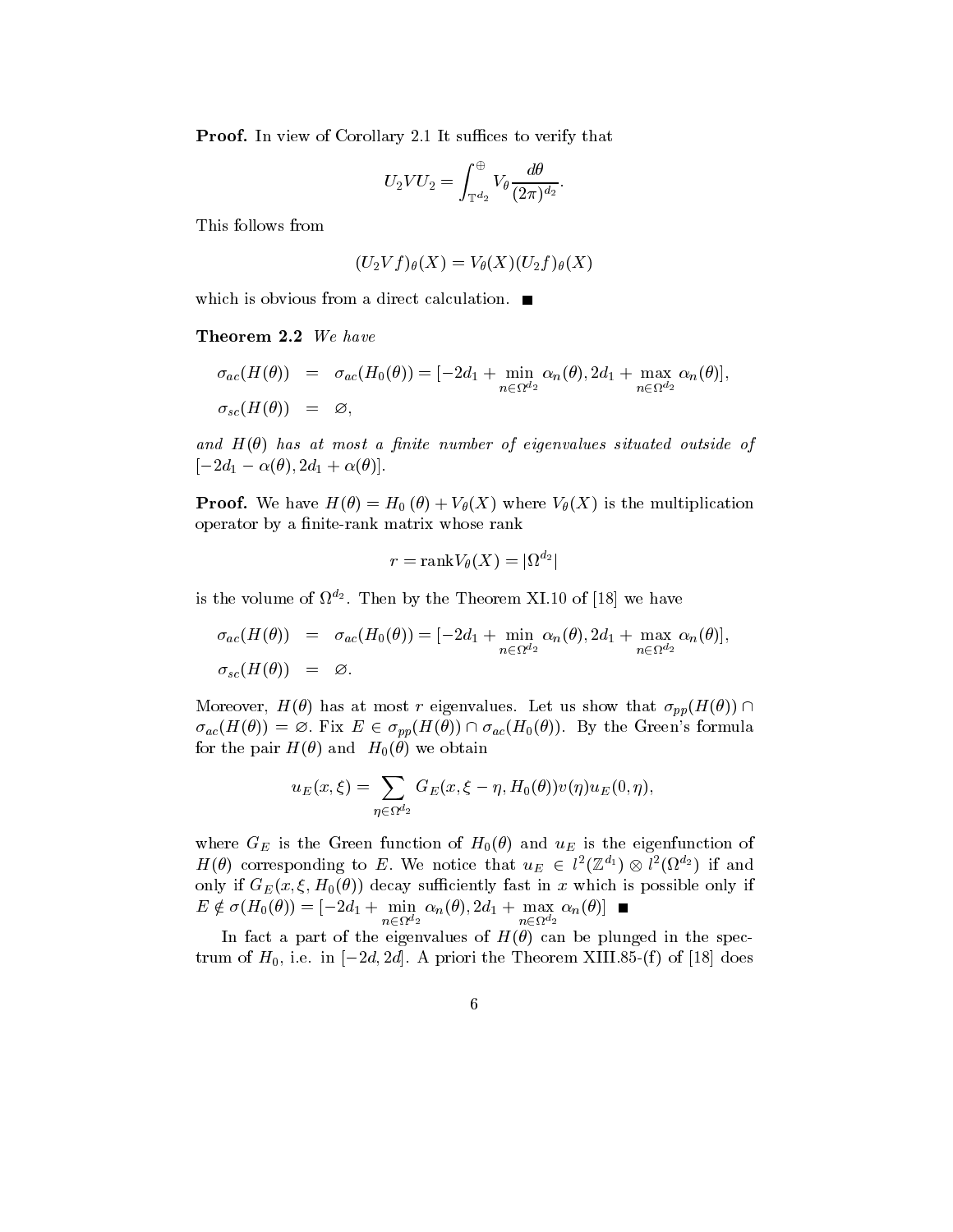not assure us that the spectrum of  $H$  is purely absolutely continuous on  $[-2d, 2d]$ , therefore first of all we will study these eigenvalues and show that they generate an absolutely continuous spectrum for H.

Let  $E \in \sigma_{pp}(H(\theta))$ . For all  $n \in \Omega^{u_2}$  we define

$$
k_E^{\theta}(n) = \left(\int_{\mathbb{T}^{d_1}} \frac{dp}{\Phi_{d_1}(p) + \alpha_n(\theta) - E}\right)^{-1},\tag{2.4}
$$

where  $\alpha_n(\theta)$  are the eigenvalues of  $h_0(\theta)$  defined in (2.2), and

$$
\Phi_{d_1}(p) = -2 \sum_{j=0}^{d_1} \cos p_j.
$$

 $k_E^{\theta}(n)$  is well defined because according to Theorem 2.2 one has  $E\not\in \sigma(H_0(\theta))$ this means that  $\forall n \in \Omega^{d_2}$ ,  $\Phi_{d_1}(p) + \alpha_n(\theta) - E \neq 0$ . Let us now define the following operator

$$
K_{E,v}^{\theta} : \mathcal{H}'_1 \longrightarrow \mathcal{H}'_1 \qquad (2.5)
$$
  

$$
(K_{E,v}^{\theta}\psi)(n) = k_E^{\theta}(n)\psi(n) + \sum_{n' \in \Omega^{d_2}} \tilde{v}(n - n')\psi(n'),
$$

where

$$
\tilde{v}(n)=\sum_{\xi\in\Omega^{d_2}}\overline{\phi^{\theta}_n(\xi)}v(\xi).
$$

and  $\phi_n^{\theta}(\xi)$  are the eigenfunctions of  $h_0(\theta)$  defined in the equation (2.1). The spectrum of this operator is clearly pure point. Moreover we have

Lemma 2.4 We have

$$
0 \in \sigma_{pp}(K_{E,v}^{\theta}) \Leftrightarrow E \in \sigma_{pp}(H(\theta)).
$$

**Proof.** Let  $\psi_E$  be the eigenfunction of  $\mathbf{A}_{E,v}$  corresponding to the eigenvalue 0. By a simple calculation and by using  $(2.4)$  and  $(2.5)$  we find that the function

$$
u^\theta_E(x,\xi)=\int_{\mathbb{T}^{d_1}} dpe^{ix\cdot p}\sum_{n\in \Omega^{d_2}} \phi^\theta_n(\xi)\frac{k_E^\theta(n)}{\Phi_{d_1}(p)+\alpha_n(\theta)-E}\psi_E^\theta(n)
$$

is an eigenfunction of  $H(\theta)$  corresponding to the eigenvalue E.

Let us suppose that  $\theta = \theta(t) = a + tb$  where a and b are two fixed vectors in  $\mathbb{R}^{a_2}$ , and  $t \in \mathbb{R}$ .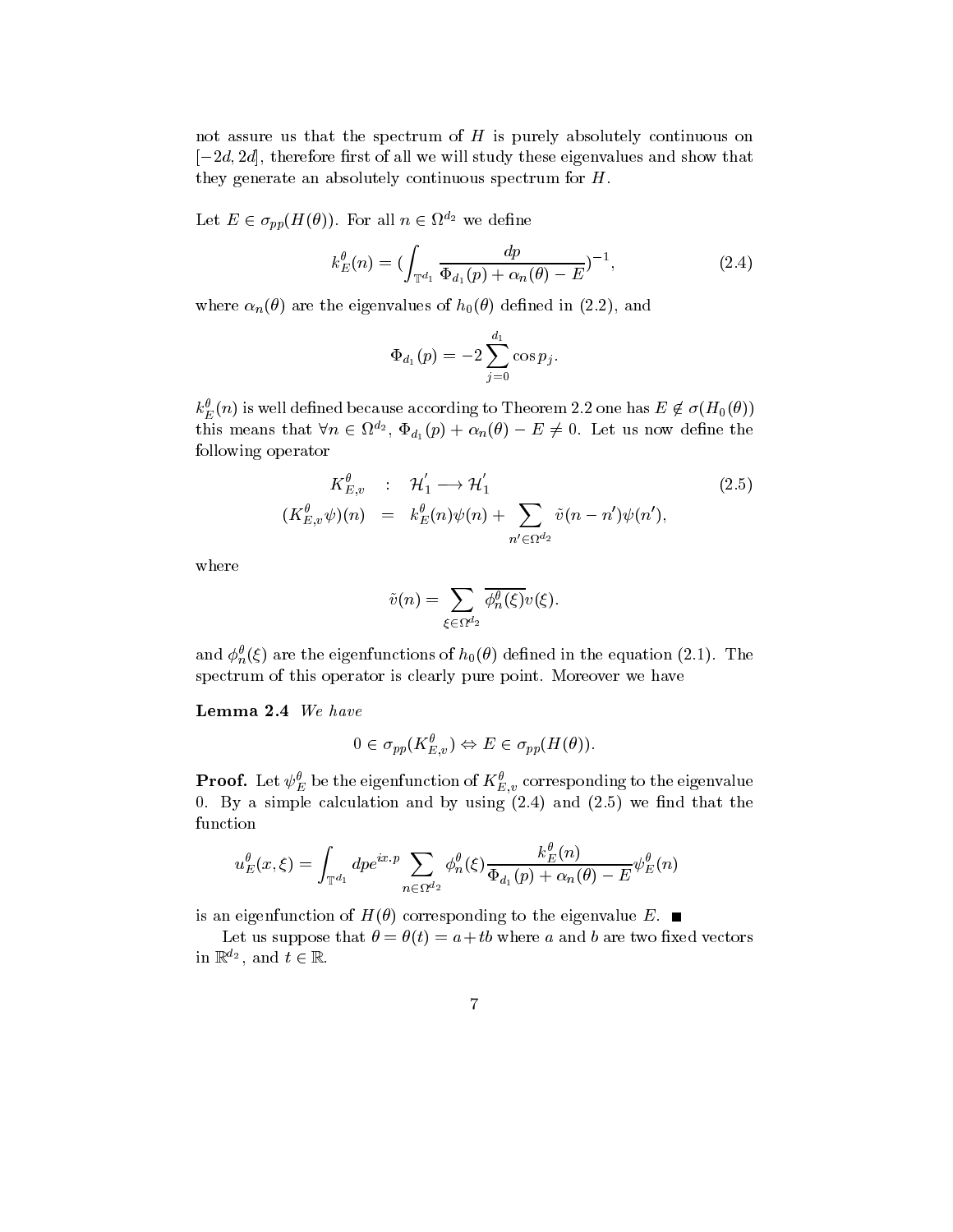**Lemma 2.5** Let  $E \in \sigma_{pp}(H(\theta))$  and let  $A_E(t) = K_E^{\sim}$ . Then for any  $t \in \mathbb{R}$ there exists a neighborhood of the real axis where the eigenvalues  $\{\lambda_{E}^{n}(\cdot)\}$  are analytic not identically constant in  $t$ .

**Proof.** Let  $K_{E,0}^{\sim}$  be the operator  $K_{E,v=0}^{\sim}$ . Obviously, the eigenvalues of this operator are

$$
k_E^{\theta(t)}(n) = \left(\int_{\mathbb{T}^{d_1}} \frac{dp}{\Phi_{d_1}(p) + \alpha_n(a+tb) - E}\right)^{-1}.
$$
 (2.6)

To show that  $\lambda_{E}^{E}(t)$  is analytic on a neighborhood of  $\mathbb R$  it is enough to show that they are bounded for a finite  $t \in \mathbb{R}$ . Let  $\psi_E^{\mu}(t)$  be the normalized eigenfunctions of  $A_E(t)$ , i.e.

$$
\begin{array}{rcl} A_E\left(t\right)\psi_E^n\left(t\right) & = & \lambda_E^n\left(t\right)\psi_E^n\left(t\right),\\ \Vert\psi_E^n\left(t\right)\Vert & = & 1. \end{array}
$$

Then we have

$$
(A_E(t)\psi_E^n(t), \psi_E^n(t)) = \lambda_E^n(t).
$$

And (see [13])

$$
\frac{d\lambda_E^n(t)}{dt} = \left(\frac{dA_E(t)}{dt}\psi_E^n(t), \psi_E^n(t)\right)
$$

$$
= \left(\frac{dK_{E,0}^{\theta(t)}}{dt}\psi_E^n(t), \psi_E^n(t)\right)
$$

$$
= \frac{dk_E^{\theta(t)}(n)}{dt}.
$$

and the same of the state  $\sim$  $\frac{dk_E^{(t)}(n)}{dt}$  is explicitly calculable. By deriving the equation  $(2.6)$  in t one finds

$$
\frac{dk_E^{\theta(t)}(n)}{dt} = \frac{d\alpha_n(a+tb)}{dt} \int_{\mathbb{T}^{d_1}} \frac{dp}{(\Phi_{d_1}(p) + \alpha_n(a+tb) - E)^2} (k_E^{\theta(t)}(n))^{-2}.
$$

This derivative is obviously bounded. Thus there exists  $C > 0$  such that

$$
|\frac{d\lambda_E^n(t)}{dt}|=|\frac{dk_E^{\theta(t)}(n)}{dt}|\leq C.
$$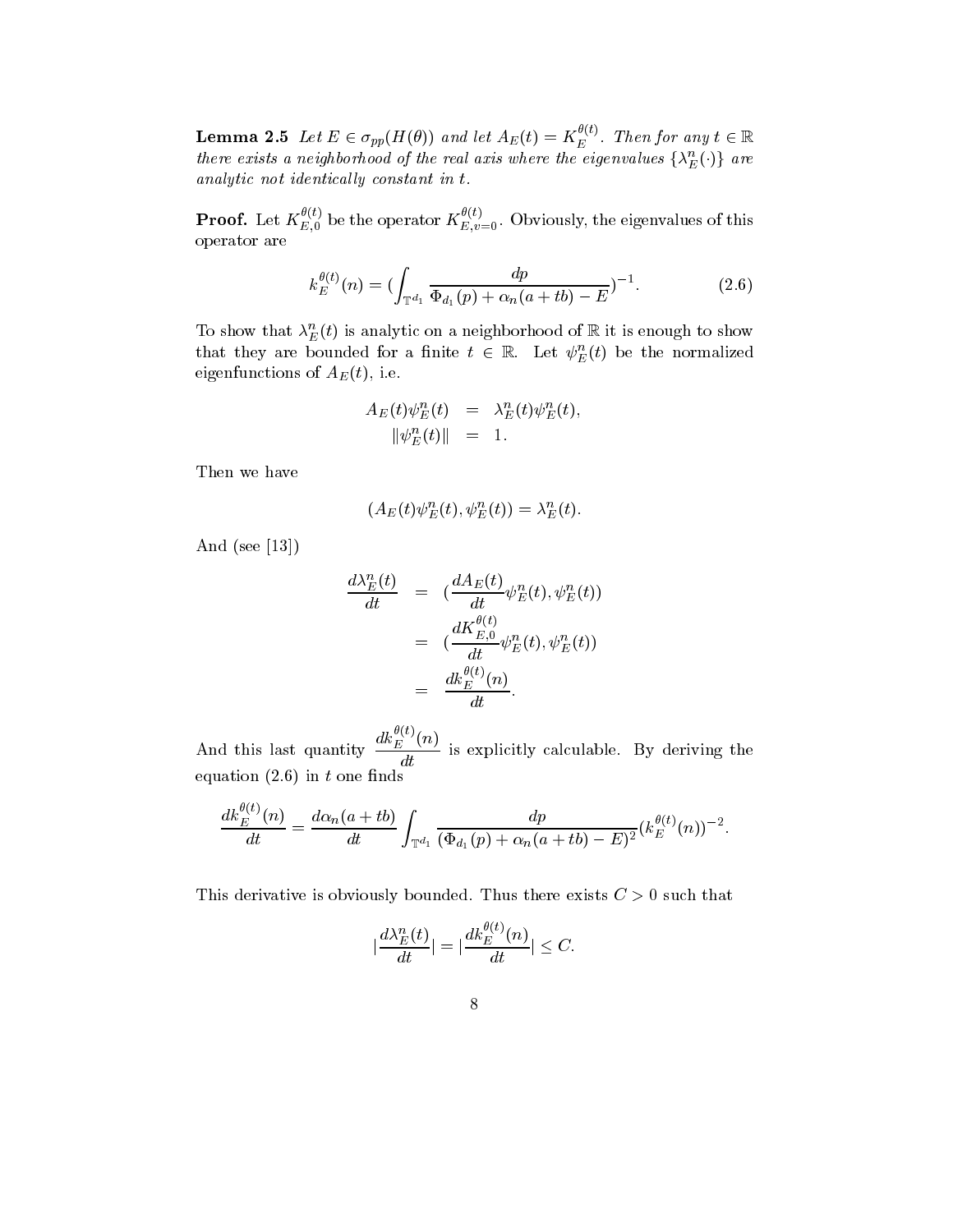Then  $\lambda_E^n(t)$  can not grow up to infinity for a finite  $t \in \mathbb{R}$ .

Thus, we can write  $\lambda_E^n(\tau)$  where  $\tau \in \mathbb{C}$  belongs to a certain neighborhood of  $t \in \mathbb{R}$ . We have to show that  $\lambda_E^n(\tau)$  is not identically constant. Let us suppose that  $\lambda_{E}^{n}(\tau)$  is constant

$$
\lambda_E^n(\tau) = \lambda. \tag{2.7}
$$

We have according to the relation (2.2)

$$
\alpha_n(a+\tau b)=-2\sum_{j=1}^{d_2}\cos(\frac{a_j+\tau b_j}{N_j}+\frac{2\pi n_j}{N_j})
$$

Let us suppose that  $\tau = \mu + iy \in \mathbb{C}$ . So there exists  $C_1$ , m two positive constants such that

$$
|\alpha_n(a+\tau b)| \ge C_1(e^{m|y|}+1).
$$

Then if  $y_0$  is big enough, there is  $C(y_0) > 0$  such that

$$
|\int_{\mathbb{T}^{d_1}}\frac{dp}{\Phi_{d_1}(p)+\alpha_n(a+\tau b)-E}|\leq \int_{\mathbb{T}^{d_1}}\frac{dp}{|\Phi_{d_1}(p)+\alpha_n(a+\tau b)-E|}\leq \frac{1}{C(y_0)(e^{m|y|}+1)}.
$$

Thus

$$
|k_E^{\theta(\tau)}(n)| \ge C_2(e^{m|y|} + 1). \tag{2.8}
$$

And for any  $\zeta \in \mathbb{C} \backslash \mathbb{R}$  there exist a positive constant C such that we have the bound

$$
\| (K_{E,0}^{\theta(\tau)} - \zeta)^{-1} \| \leq \frac{C}{e^{m|y|} + 1}.
$$

By taking  $y$  to infinity we obtain

$$
\lim_{y \to \infty} \parallel (K_{E,0}^{\theta(\tau)} - \zeta)^{-1} \parallel = 0. \tag{2.9}
$$

Let  $\tilde{v}$  be the following operator

$$
\tilde{v} : \mathcal{H}'_1 \to \mathcal{H}'_1
$$
  

$$
(\tilde{v}\psi)(n) = \sum_{n' \in \Omega^{d_2}} \tilde{v}(n - n')\psi(n').
$$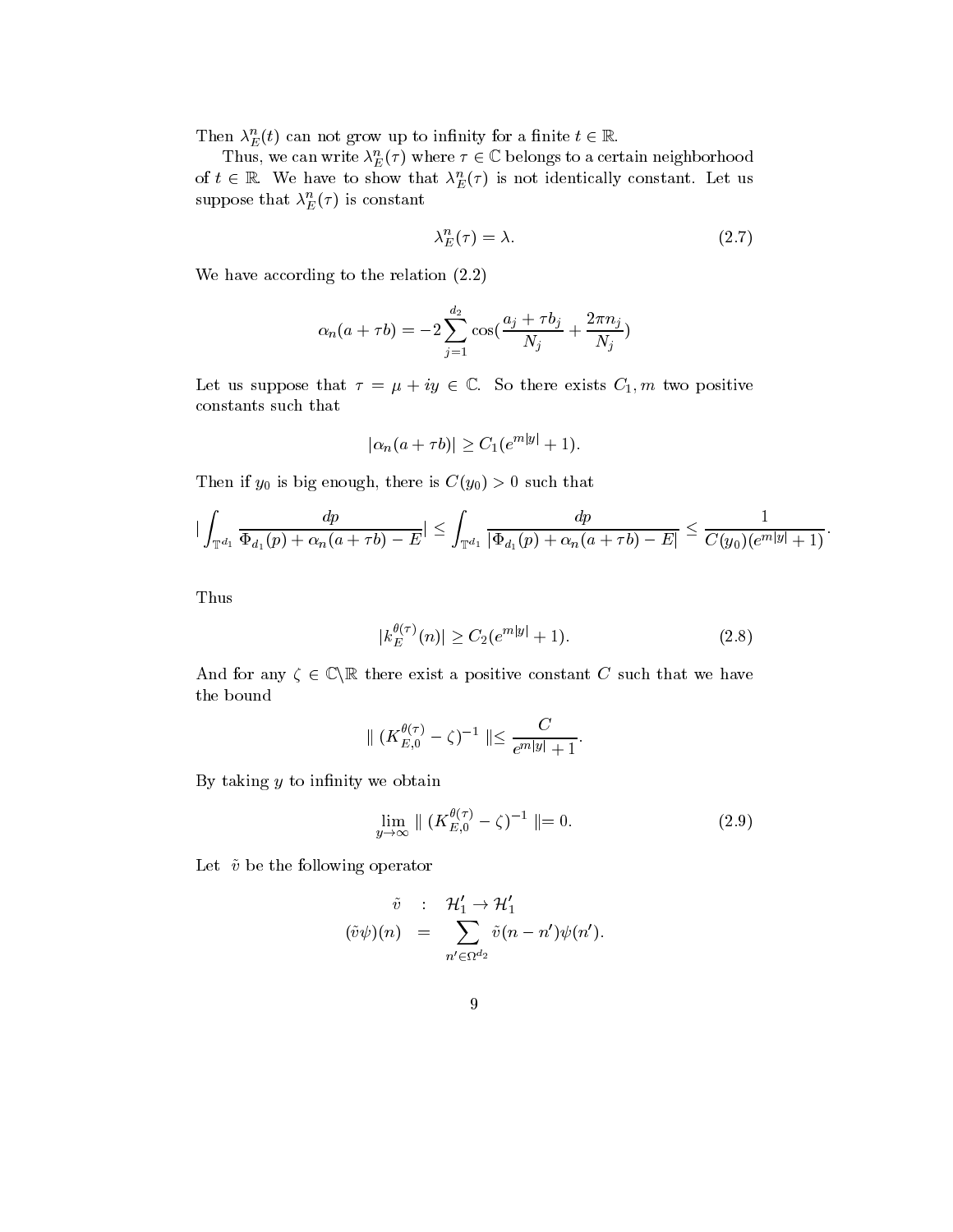This operator is a finite-rank matrix. Thus we have also

$$
\lim_{y \to \infty} \parallel \tilde{v}(K_{E,0}^{\theta(\tau)} - \zeta)^{-1} \parallel = 0. \tag{2.10}
$$

By  $(2.9)$ ,  $(2.10)$ , and the resolvent identity one finds

$$
\lim_{y \to \infty} \parallel (K_{E,v}^{\theta(\tau)} - \zeta)^{-1} \parallel = 0. \tag{2.11}
$$

Since  $K_{E,v}^{\sim \sim}$  is a finite dimensional operator we have

$$
\parallel (K_{E,v}^{\theta(\tau)}-\zeta)^{-1}\parallel\geq\frac{1}{\vert\lambda-\zeta\vert},
$$

where  $\lambda$  is defined in (2.7). This relation contradicts (2.11). Therefore  $\lambda_E^n(t)$ cannot be constant function.

**Lemma 2.6** For any  $t \in \mathbb{R}$  the eigenvalues  $\lambda_E^n(t)$  are strictly monotonous in E.

Proof. With the same notations of the proof of Lemma 2.5 one has (e.g. [13])

$$
\frac{d\lambda_E^n(t)}{dE} = \left(\frac{dA_E(t)}{dE}\psi_E^n(t), \psi_E^n(t)\right)
$$

$$
= \left(\frac{dK_{E,0}^{\theta(t)}}{dE}\psi_E^n(t), \psi_E^n(t)\right)
$$

$$
= \frac{dk_E^{\theta(t)}(n)}{dE}.
$$

By the direct calculation of the derivative of  $k_E^{\rightarrow}(n)$  in  $E$  from the relation (2.6) we obtain

$$
\frac{dk_E^{\theta(t)}(n)}{dE} = -\int_{\mathbb{T}^{d_1}} \frac{dp}{(\Phi_{d_1}(p) + \alpha_n(a+tb) - E)^2} (\int_{\mathbb{T}^{d_1}} \frac{dp}{\Phi_{d_1}(p) + \alpha_n(a+tb) - E})^{-2}.
$$

Thus

$$
\frac{d\lambda_E^n(t)}{dE} < 0.
$$

This yields the result.  $\blacksquare$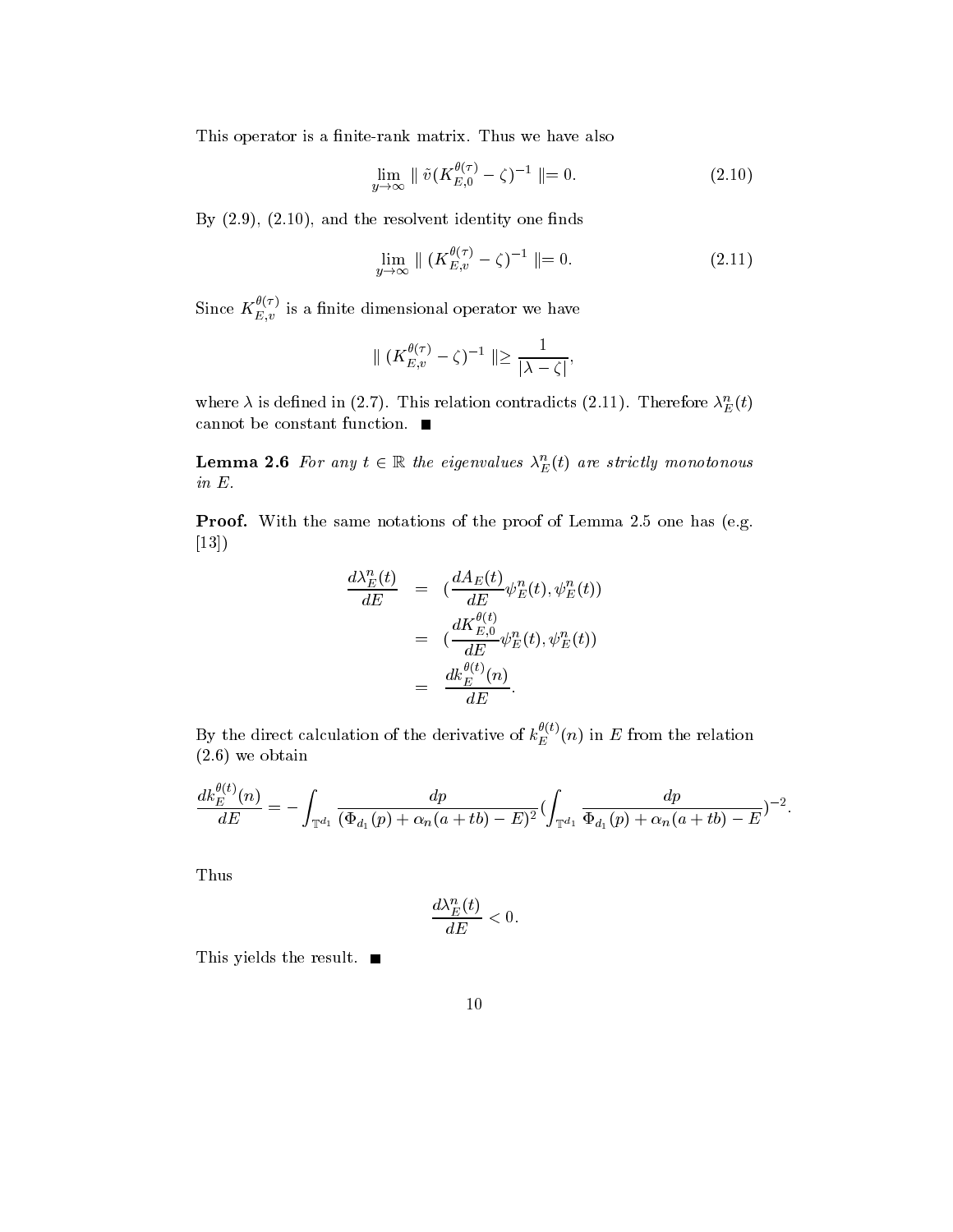**Theorem 2.3** Fix  $\sigma(t) = a + i\sigma$  where a, o are two vectors in  $\mathbb{R}^2$ , and let  $B(t) = H(\theta(t))$ . Then for any  $t_0 \in \mathbb{R}$  there exist a neighborhood of the real axis in t such that the eigenvalues  ${E_n(t)}_n$  of  $B(t)$  are analytic and not identically constant in this neighborhood.

Proof. By Lemma 2.4 one has

$$
E \in \sigma_{pp}(B(t)) \Longleftrightarrow 0 \in \sigma_{pp}(A_E(t)),
$$

where  $A_E(t) = K_E^{\nu(t)}$ . Let  $\{\lambda_E^n(t)\}\$ the set of the eigenvalues of  $A(t)$ . According to Lemmas 2.5 and 2.6  $\lambda_E^{n}(t)$  is an analytic function not identically constant on a neighborhood of the real axis in  $t$ , and strictly monotonous in E. By the theorem of implicit functions there exists  $E_n(t)$  an analytic function not identically constant in t such that  $E = E_n(t)$ .

Now we can follow the schema the demonstration of the Theorem XII-I.100 of [18]:

**Theorem 2.4** The spectrum of  $H$  is purely absolutely continuous.

**Proof.** Let  $b, K_2, \cdots, K_{d_2}$  be a basis of  $\mathbb{R}^{d_2}$  , thus  $\mathbb{T}^{d_2} = \{\theta = s_1 b + s_2 K_2 + \cdots\}$  $\dots + s_{d_2} K_{d_2} | s_1 \in M(s_+), s_+ = (s_2, \dots, s_{d_2}) \in N$ , then we have

$$
H = \int_{s_{\perp} \in N} \int_{s_1 \in M(s_{\perp})} H(s_1 b + \cdots + s_{d_2} K_{d_2}) \frac{ds_1 ds_{\perp}}{(2\pi)^{d_2}},
$$

According to Theorem 2.2 and Theorem 2.3 the spectrum of  $B(s_1) = H(s_1b +$  $\cdots + s_{d_2}K_{d_2}$  is the union of a purely absolutely continuous spectrum and a set of analytic eigenvalues not identically constant in  $s<sub>1</sub>$ . According to the two Theorems XIII.86 and XIII.85-(f) of [18] the spectrum of

$$
\int_{s_1 \in M(s_1)} H(s_1 b + \dots + s_{d_2} K_{d_2}) \frac{ds_1}{2\pi}
$$

is purely absolutely continuous. By applying XIII.85- $(f)$  of [18] once again to the direct integral on  $s_{\perp} \in N$  one finds the result.  $\blacksquare$ 

**Remark.** In fact the part of  $\sigma(H)$  coming from the direct integral of the eigenvalues of  $H(\theta)$  is the surface spectrum of H because the corresponding generalized eigenfunctions decay in transversal directions  $x$ . This follows from the fact that the direct integration of the eigenfunctions of  $H(\theta)$  does not act on x. The other part of the spectrum of  $H(\theta)$  which comes from the direct integration of the absolutely continuous spectrums of  $H(\theta)$  is the bulk spectrum and is equal to  $[-2d, 2d]$ . The intersection of these two parts is not necessary empty because a part of  $H(\theta)$ 's eigenvalues can be plunged in  $[-2d, 2d]$ .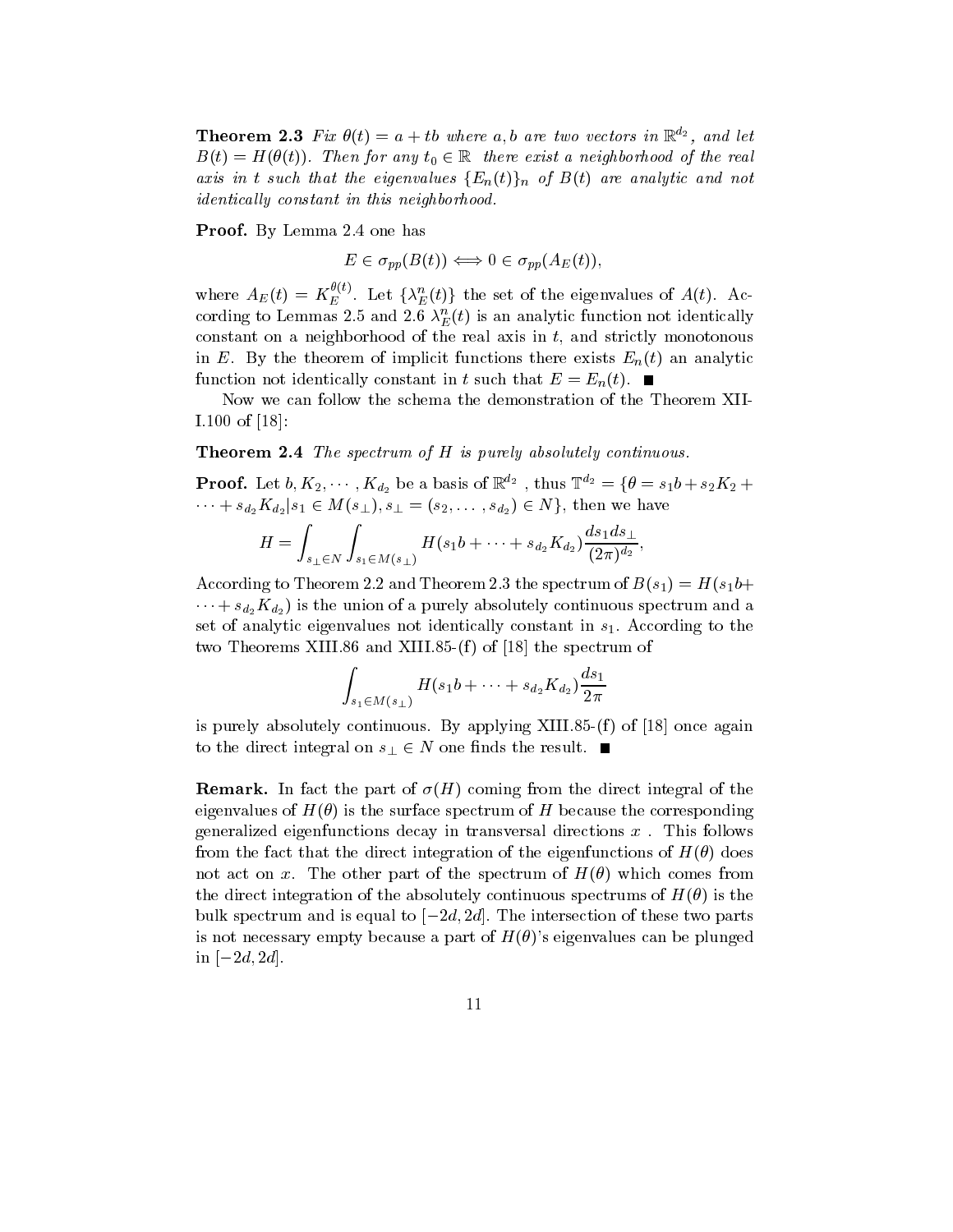### <sup>3</sup> Generalized spectral shift function:

The spectral shift function  $\xi$  was introduced by I.Lifchitz [16] and M.Krein [15] for the trace class perturbations i.e. for a couple of operators  $(A, B)$ such that  $\text{Tr}\{B-A\} < \infty$ . This function verifies the trace formula (see  $[3, 19]$  for more results and references), i.e. for any function f in certain class of real functions  $(C^{\infty}(\mathbb{R})$  with compact support for example), one has

$$
\int_{R} f'(\lambda)\xi(\lambda)d\lambda = \text{Tr}\{f(B) - f(A)\}.
$$
\n(3.1)

We showed in [4] that when one perturbs the discrete Schrödinger operator by a surface homogeneous (ergodic or periodic for example) potential a quantity  $\xi$  exists in the distribution's sense. This quantity is the analogue of the spectral shift function, and we called it the generalized spectral shift function. In the particular case of a periodic surface potential a formula similar to the trace formula (3.1) exists and has the form

$$
\int f'(\lambda)\bar{\xi}(\lambda)d\lambda = \frac{1}{|\Omega^{d_2}|}\operatorname{Tr} P_{\Omega}\{f(H) - f(H_0)\},\tag{3.2}
$$

where  $P_{\Omega}$  is the orthogonal projection on the slab  $\Omega = \mathbb{Z}^{\alpha_1} \times \Omega^{\alpha_2}$ .

Let  $H_0(\theta)$ ,  $H(\theta)$  be the two operators defined in the preceding section. In fact the perturbation  $(H(\theta), H_0(\theta))$  is of a finite-rank, and thus according to [3] the spectral shift function  $\xi(\lambda, \theta)$  of this couple exists.

In [4] we showed, in particular, that for the simplest case  $(v(\xi) = Const.$  $\mu$ ne generalized spectral shift function  $\zeta$  is a usual function (not distribution) and is given by the relation

$$
\bar{\xi}(\lambda) = \int_{\mathbb{R}} \xi_{d_1}(\lambda - \mu) N_{d_2}(d\mu)
$$
\n(3.3)

where  $\zeta_{d_1}$  is the spectral shift function of the couple  $(-\Delta_{d_1} + a_0(x), -\Delta_{d_1})$ and  $N_{d2}$  is the integrated density of states of  $n_0 = -\Delta_{d2}$ . We will prove the next Theorem which is a generalization of the relation (3.3) for a periodic potential. We can rewrite (3.3) as following

$$
\bar{\xi}(\lambda)=\int_{\mathbb{T}^{d_2}}\xi_{d_1}(\lambda-\Phi(\theta))\frac{d\theta}{(2\pi)^{d_2}},
$$

where  $\Phi(\theta) = -2\sum_{i=1}^{n} \cos \theta_i$ . j=1 cos junior cost and the cost of the cost of the cost of the cost of the cost of the cost of the cost of the co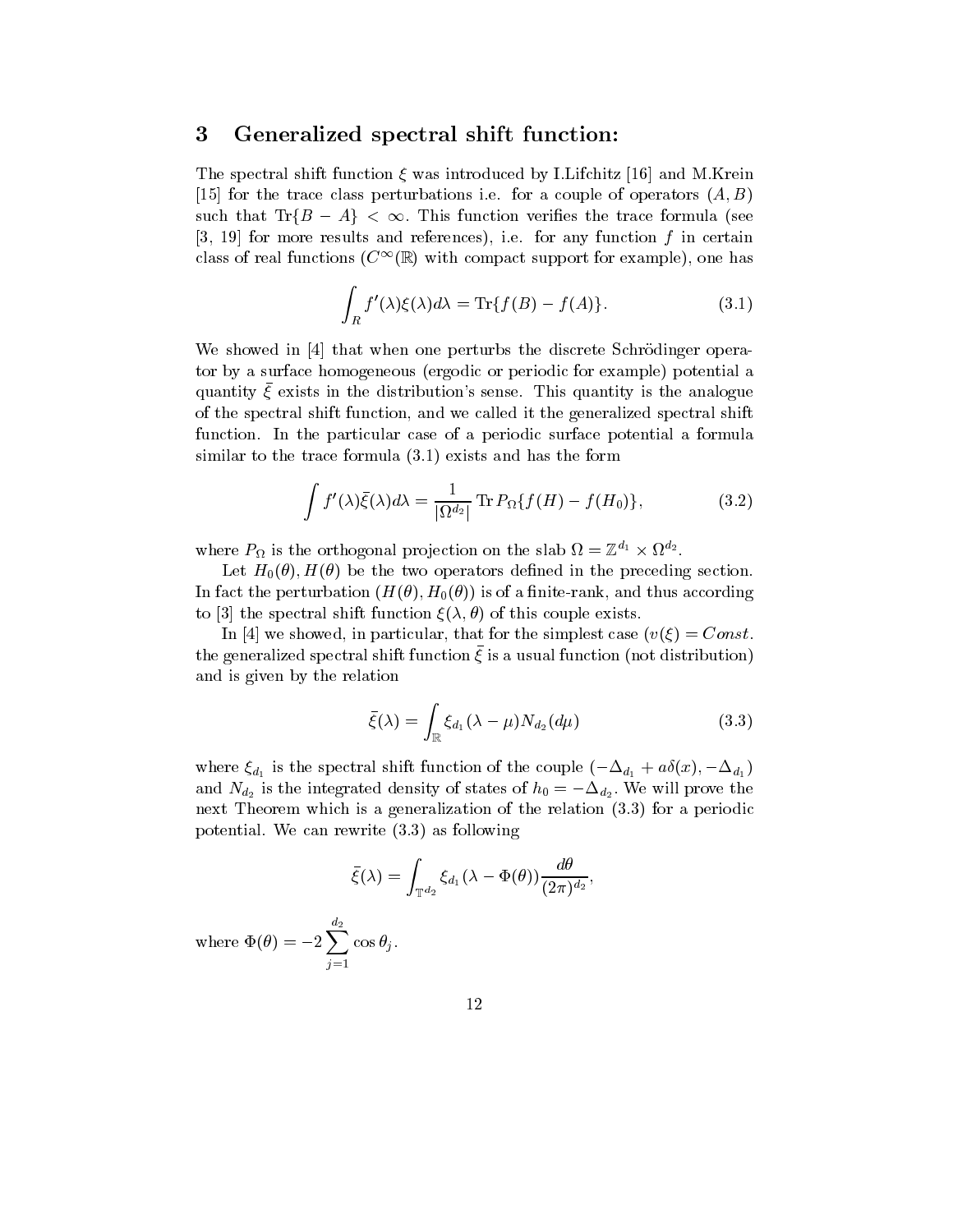**Theorem 3.1** Let  $\zeta(\lambda)$  be the generalized spectral shift function of  $(H, H_0)$ . Then

$$
\bar{\xi}(\lambda)=\frac{1}{|\Omega^{d_2}|}\int_{\mathbb{T}^{d_2}}\xi(\lambda,\theta)\frac{d\theta}{\left(2\pi\right)^{d_2}}.
$$

Proof. As we mentioned before the theorem the spectral shift function  $\xi(\lambda,\theta)$  of the pair  $(H(\theta), H_0(\theta))$  exists and verifies the trace formula (3.1), thus  $\forall f \in C^{\infty}(\mathbb{R})$  with compact support

$$
\int f'(\lambda) \xi(\lambda,\theta) d\lambda = {\rm Tr} \{ f(H(\theta)-f(H_0(\theta)) \}.
$$

In the other hand

$$
\int f'(\lambda)\bar{\xi}(\lambda)d\lambda = \frac{1}{|\Omega^{d_2}|}\operatorname{Tr} P_{\Omega}\{f(H) - f(H_0)\}
$$
\n
$$
= \frac{1}{|\Omega^{d_2}|}\int_{\mathbb{T}^{d_2}}\frac{d\theta}{(2\pi)^{d_2}}\operatorname{Tr}\{f(H(\theta) - f(H_0(\theta)))\}
$$
\n
$$
= \frac{1}{|\Omega^{d_2}|}\int_{\mathbb{T}^{d_2}}\frac{d\theta}{(2\pi)^{d_2}}\int f'(\lambda)\xi(\lambda,\theta)d\lambda.
$$

By applying Fubini's Theorem one finds that for any function  $f \in C^{\infty}(\mathbb{R})$ with compact support

$$
\int f'(\lambda) (\bar \xi(\lambda) - \frac{1}{|\Omega^{d_2}|} \int_{\mathbb{T}^{d_2}} \xi(\lambda,\theta) \frac{d\theta}{(2\pi)^{d_2}}) d\lambda = 0.
$$

This relation is equivalent to the assertion of the theorem.

This theorem shows that studying the smoothness and asymptotic properties of  $\xi(\lambda, \theta)$  allows us to study the smoothness and the asymptotic prop- $\epsilon$ rties of  $\zeta(\lambda)$ . This will be discussed in a later work.

# References

- [1] W.O. Amrein, A.Boutet de Monvel, V.Georgescu,  $C_0$ -groups, commutator methods and spectral theory of N-body Hamiltonians. Progress in Mathematics. Birkhuser Verlag, Basel, 1996.
- [2] A.Boutet de Monvel, A.Surkova, Localisation des etats de surface pour une classe d'opérateur de Schrödinger discrets à potentiels de surface quasi-périodiques, Helv. Phys.  $Acta., 71$  (1998), 459-490.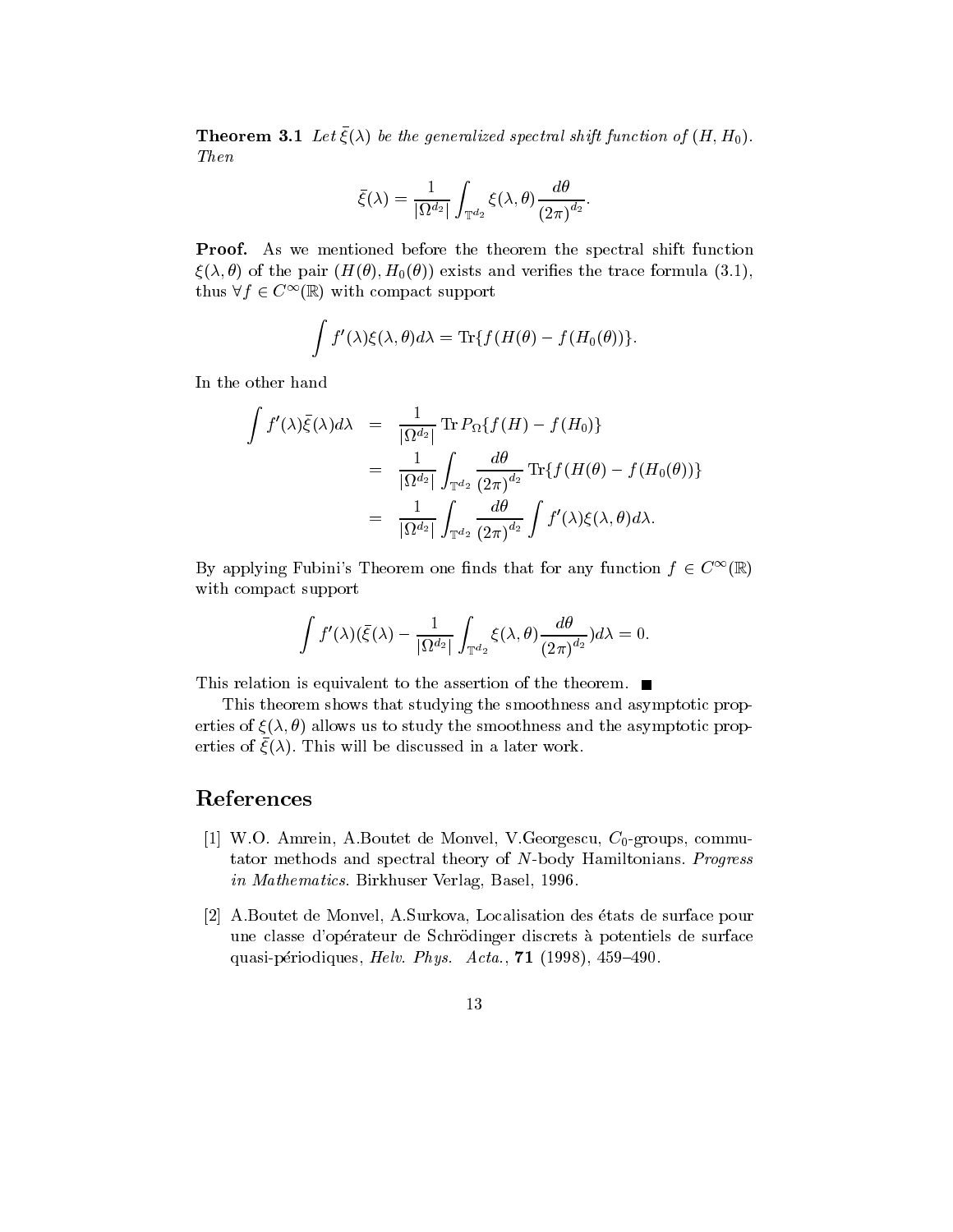- [3] M.S.Birman, D.R.Yafaev, The Spectral Shift Function. The Work of M.G.Krein and Its Further Development, St. Peterburg Math. J., 4, 5 (1993).
- [4] A.Chahrour, Sur la densite integree d'etats surfacique et la fonction généralisée de déplacement spectral pour un potentiel surfacique ergodique, *Helv. Phys. Acta.*,  $72$  (1999), 93-122.
- [5] A.Chahrour, J.Sahbani, On the spectral and scattering theory of the Schrödinger operator with surface potential, To appear Rev. Math. Phys.
- [6] E.Davies, B.Simon, Scattering Theory for Systems with Different Spatial Asymptotics on the Left and Right, Commun. Math. Phys., 63  $(1978), 277 - 301.$
- [7] H. Englisch, M. Schder, P. Seba, The free Laplacien with attractive boundry conditions, Ann. Inst. H. Poincar Phys. Thor, 46 (1987), no 4 373-382.
- [8] V.Jaksic, S.Molchanov, L.Pastur, On the propagation properties of surface waves. Wave propagation in complex media, (Minneapolis, MN, 1994), 143-154, IMA *Vol. Math. Appl.*, 96, Springer, New York, 1998
- [9] V.Jaksic, S.Molchanov, On the surface spectrum in dimension two, *Helv. Phys. Acta.*,  $71$  (1999).
- [10] V.Jaksic, S.Molchanov, Localization of the surface spectra, to appear in Comm. Math. Phys.
- [11] V.Jakšic, S.Molchanov, On the spectrum of the surface Maryland model, Lett. Math. Phys.,  $45$  (1998), no. 3, 189–193.
- [12] V.Jaksic, Y.Last, Corrugated Surfaces and A.C. Spectrum, preprint.
- [13] T.Kato, Perturbation Theory for Linear Operators, Springer Verlag, Heidelberg, 1966.
- [14] B.Khoruzhenko, L.Pastur, The localization of surface states: an exactly solvable model, *Physics Reports* 288 (1997), 109-126.
- [15] M.G.Krein, On Perturbation Determinant and Trace Formula for Unitary Selfadjoint Operators, Soviet. Mat. Dokl., 3 (1962).